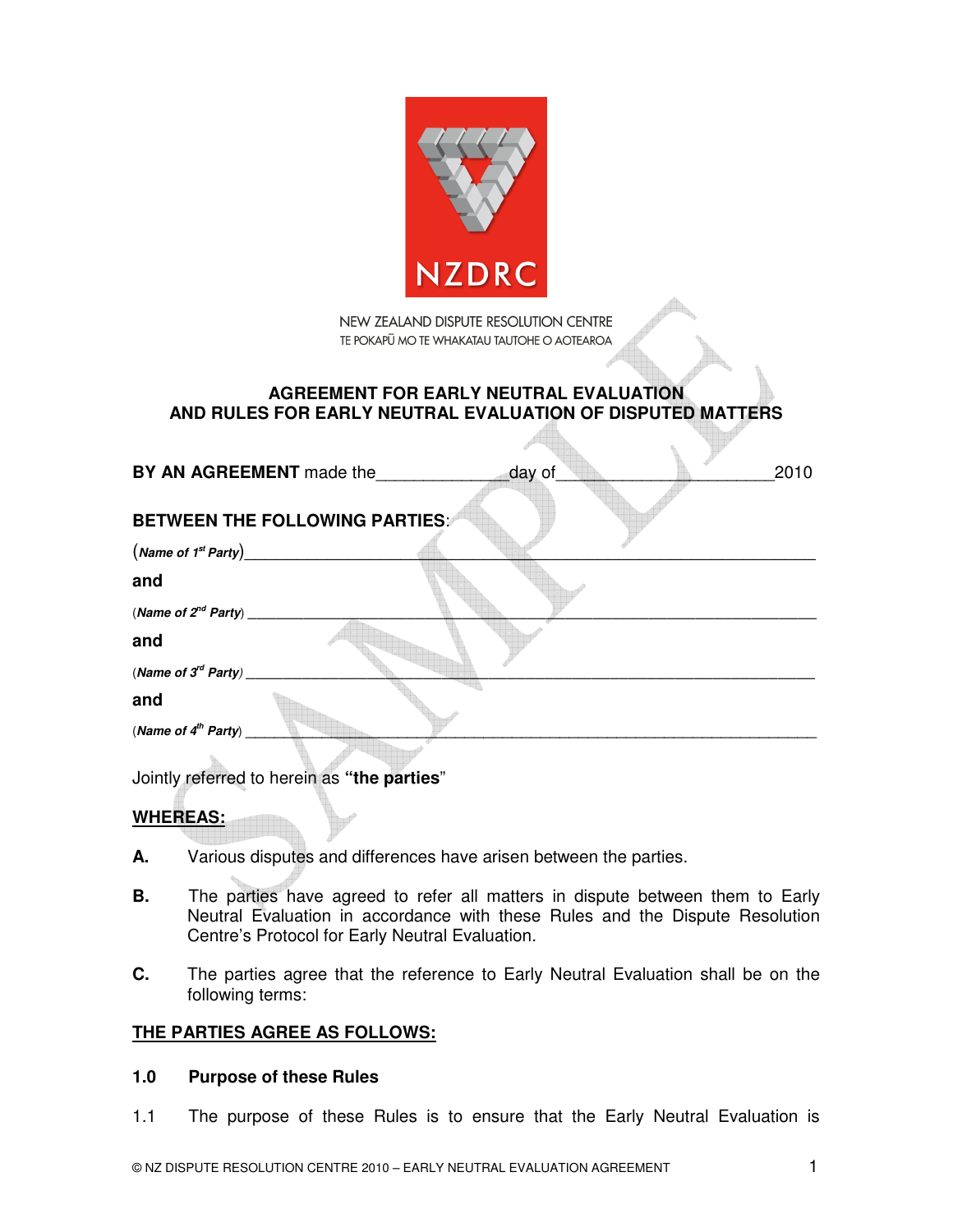conducted fairly, promptly and cost effectively and in a manner that is proportionate to the amounts in dispute and the complexity of the issues involved.

- 1.2 The Overriding Objective of the Early Neutral Evaluation is to enable the Evaluator to produce an independent, objective, non-binding Evaluation of the facts, evidence and legal merits of the matters in dispute within 10 working days of the Evaluation Conference.
- 1.3 The Purpose of the Early Neutral Evaluation is to provide the parties to the dispute with guidance as to the likely outcome if the dispute were to be heard by a court and to promote settlement discussions at an early stage in the litigation process.
- 1.4 To give effect to the Purpose and Overriding Objective of the Early Neutral Evaluation, the parties agree to be bound by, and will comply without delay with, the timetabling and procedural provisions in these Rules and any further directions or rulings of the Evaluator as to procedural or evidentiary matters.

## **2.0 Time Periods for the purpose of the Evaluation**

- 2.1 A working day (**day**) means a day of the week other than:
	- (a) Saturday, Sunday, Good Friday, Easter Monday, Anzac Day, the Sovereign's Birthday, Labour Day, and Waitangi Day; and,
	- (b) The day observed in the appropriate area as the anniversary of the province of which the area forms a part; and,
	- (c) A day in the period commencing on 24 December in any year and ending with the close of 15 January in the following year.
- 2.2 Any period of days under these Rules shall begin on the day following the date upon which the Dispute Resolution Centre communicates acceptance of the Evaluator's appointment to the parties, called the acceptance date.
- 2.3 Any times fixed in accordance with these Rules may be varied by agreement of the parties. In the absence of such agreement, the Evaluator may vary the times for actions by the participants if the Evaluator is satisfied that, in the circumstances, the additional time is reasonably required.

## **3.0 The Evaluator**

- 3.1 The matters in dispute between the parties referred to in this agreement are submitted to Early Neutral Evaluation by (*insert name of Evaluator*).
- 3.2 The Evaluator shall act as an independent neutral expert and not as an adviser to the parties or as an arbitrator.
- 3.3 The Evaluator shall be impartial and independent of the parties and shall assume a continuing duty to immediately disclose to the parties any circumstances arising in the future likely to give rise to justifiable doubts as to the Evaluator's impartiality or independence in the eyes of any of the parties, until the Evaluation is concluded.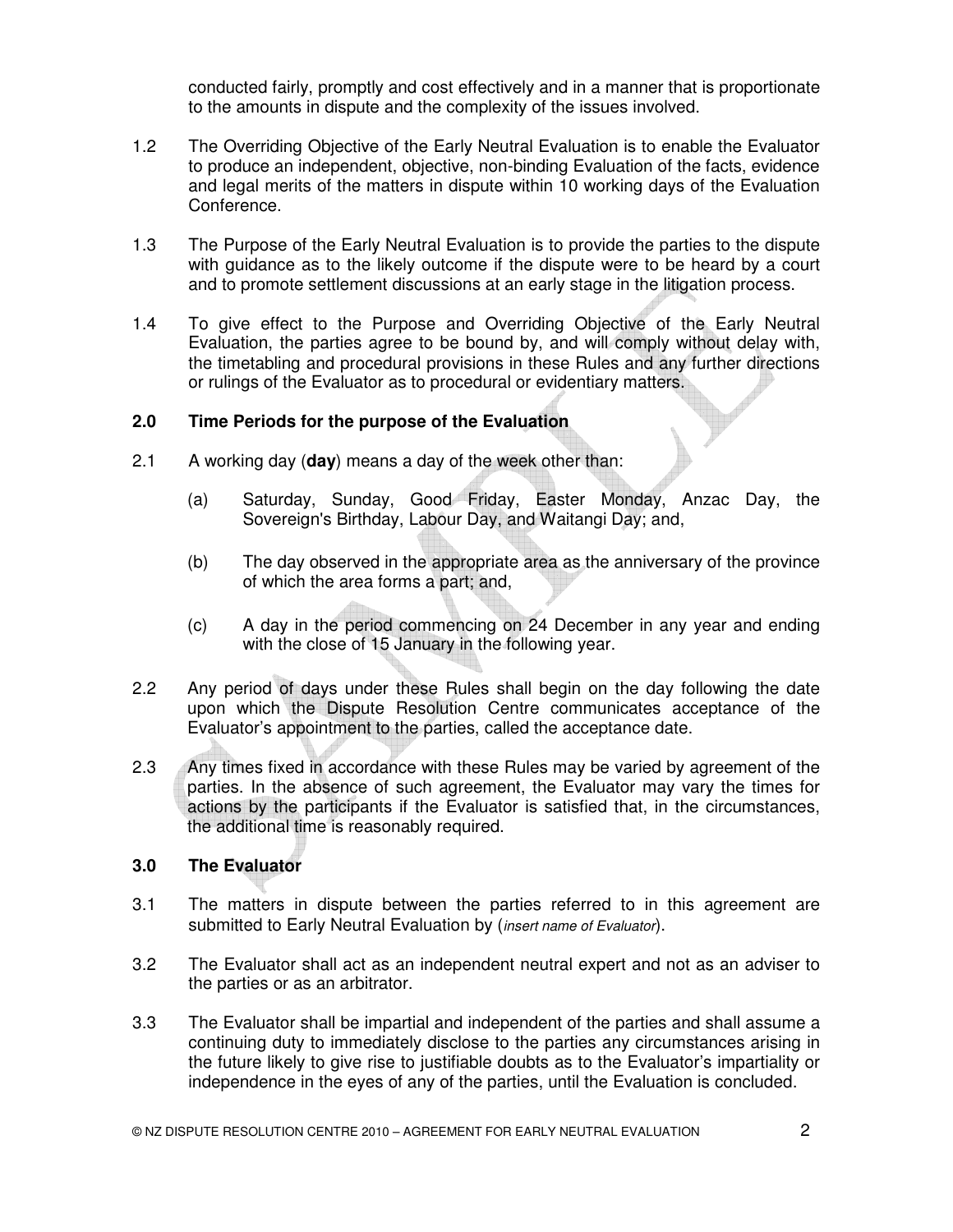## **4.0 Replacement of an Evaluator**

- 4.1 If the Evaluator becomes in fact or in law unable to perform the functions of that office, the Dispute Resolution Centre shall appoint a substitute Evaluator within five (5) working days of receipt of a request by a party to appoint a substitute Evaluator.
- 4.2 If an Evaluator resigns or is replaced, the proceedings shall resume at the stage where the Evaluator who resigned or was replaced ceased to perform the Evaluator's functions, unless the replacement Evaluator decides that any part of the prior proceedings are to be repeated.
- 4.3 If an Evaluator resigns or is replaced all time limits under these Rules will be extended by the period of time that elapses between the Evaluator's resignation or removal and the appointment of a substitute Evaluator unless the replacement Evaluator decides that any part of the prior proceedings are to be repeated. In that event, the period of time that elapses will run from the date of the earliest action to be taken by any party that is to be repeated and the appointment of a substitute Evaluator.

## **5.0 Conduct and co-operation by the parties**

- 5.1 The parties shall co-operate in good faith with the Evaluator and with any other party to the dispute and will comply with the Evaluator's directions to attend conferences and provide documents or other evidentiary material.
- 5.2 The parties and their representatives must attend the Preliminary Conference and the Evaluation Conference unless otherwise agreed with the Evaluator.
- 5.3 Parties and/or their representatives who attend the Preliminary Conference and/or the Evaluation Conference must have personal knowledge of the background facts and relevant circumstances in relation to the dispute and must have the authority to provide all necessary information required by the Evaluator for the purpose of the Evaluation
- 5.4 A party must provide a copy of any document or any other evidentiary material provided by it to the Evaluator, to every other party.

## **6.0 Representation**

- 6.1 Each party must be represented by a legally trained person for the purpose of the Early Neutral Evaluation.
- 6.2 Unless the parties agree otherwise, any party to the Early Neutral Evaluation may also be represented by up to two further persons, whether legally trained or not, that the party considers appropriate to provide assistance and advice and to perform such roles as the parties and the Evaluator require for the purpose of the evaluation.
- 6.3 The parties shall provide the Dispute Resolution Centre with the names and relevant details of those persons who will be representing them for the purpose of the Evaluation not less than three (3) working days prior to the Evaluation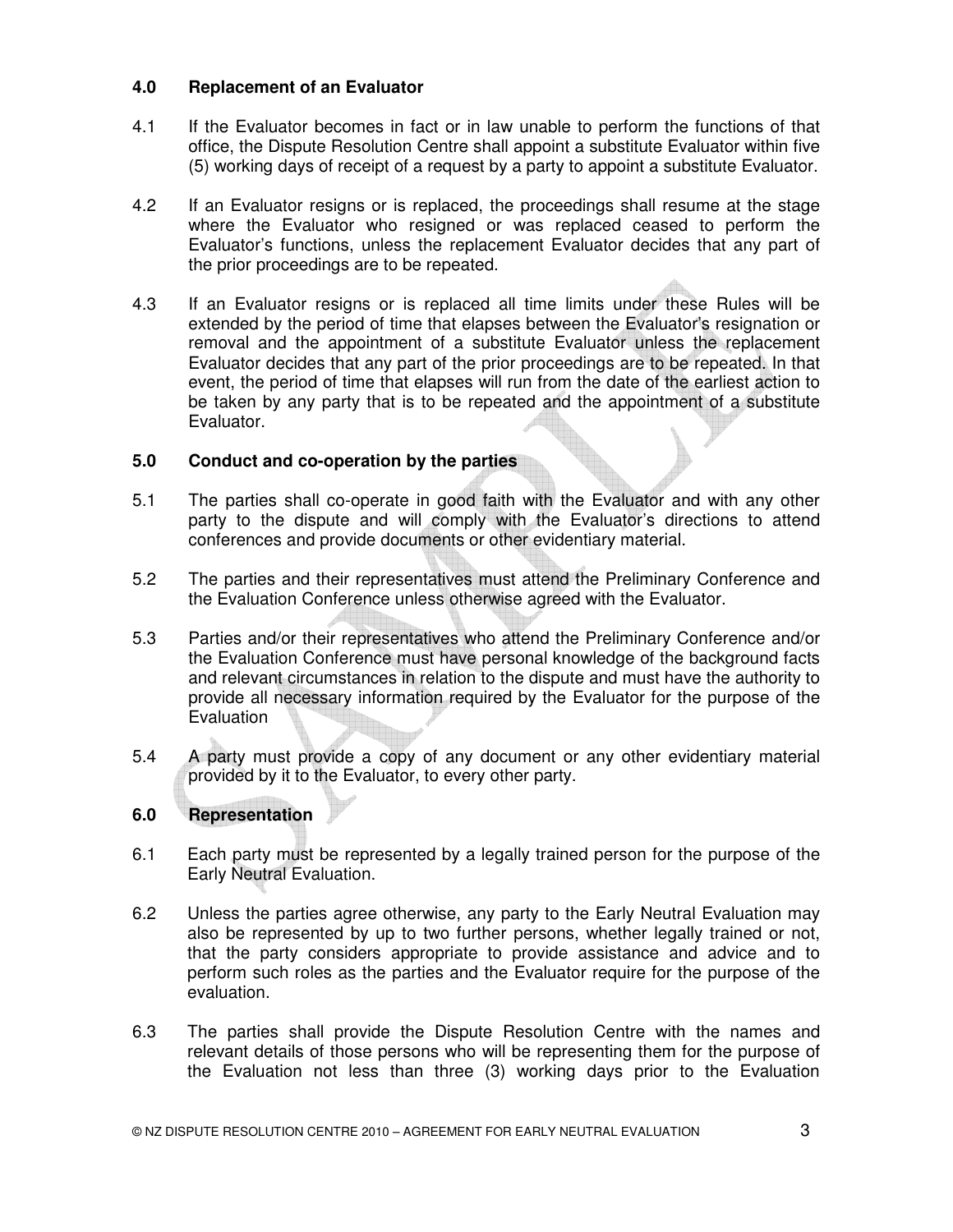Conference. The Dispute Resolution Centre will inform the Evaluator and the parties accordingly.

- 6.4 All representatives will be required to sign a Confidentiality Agreement in the form found at Appendix 1 to this Agreement as a condition of their participation and attendance at the Evaluation Conference.
- 6.5 Any person representing a party other than an individual for the purpose of the Early Neutral Evaluation must be able to make final and conclusive decisions for or on behalf of that party.
- 6.6 Representatives of the insurers of any party must attend the Preliminary Conference and the Evaluation Conference if their agreement would be necessary to achieve a settlement.

### **7.0 Preliminary Conference**

- 7.1 The Evaluator shall convene a Preliminary Conference whether in person or by telephone conference as soon as possible after the date of acceptance to discuss procedural and timetabling matters and to fix a timetable for the Evaluation process.
- 7.2 The parties and their representatives who are to attend the Evaluation Conference must attend the Preliminary Conference.

#### **8.0 Procedure**

- 8.1 The Evaluator may conduct the Evaluation in any manner that the Evaluator thinks fit having regard to the nature and circumstances of the matters in dispute and in accordance with the purpose of these Rules.
- 8.2 The Evaluator shall adopt procedures and give directions and rulings as required to ensure that the process for the Evaluation of the matters in dispute is fair, prompt and cost effective and the Overriding Objective and the Purpose of the Early Neutral Evaluation are achieved.
- 8.3 The rules of evidence do not apply to Early Neutral Evaluation.
- 8.4 Unless the parties agree otherwise, the Evaluator may only meet with a party in the presence of the other parties and all communications by the Evaluator to a party or parties or from a party to the Evaluator must be copied to all other parties.
- 8.5 The Evaluator shall endeavour to agree the procedure for the Evaluation with the parties.
- 8.6 In the absence of agreement, the Evaluator's procedural directions shall prevail and the parties shall be bound by the Evaluator's directions or rulings. The parties may not challenge the Evaluator's directions or rulings made for the purpose of the Early Neutral Evaluation process.
- 8.7 Unless the parties and the Evaluator agree otherwise, or the Evaluator directs otherwise, the procedure for the Early Neutral Evaluation in Appendix 2 to this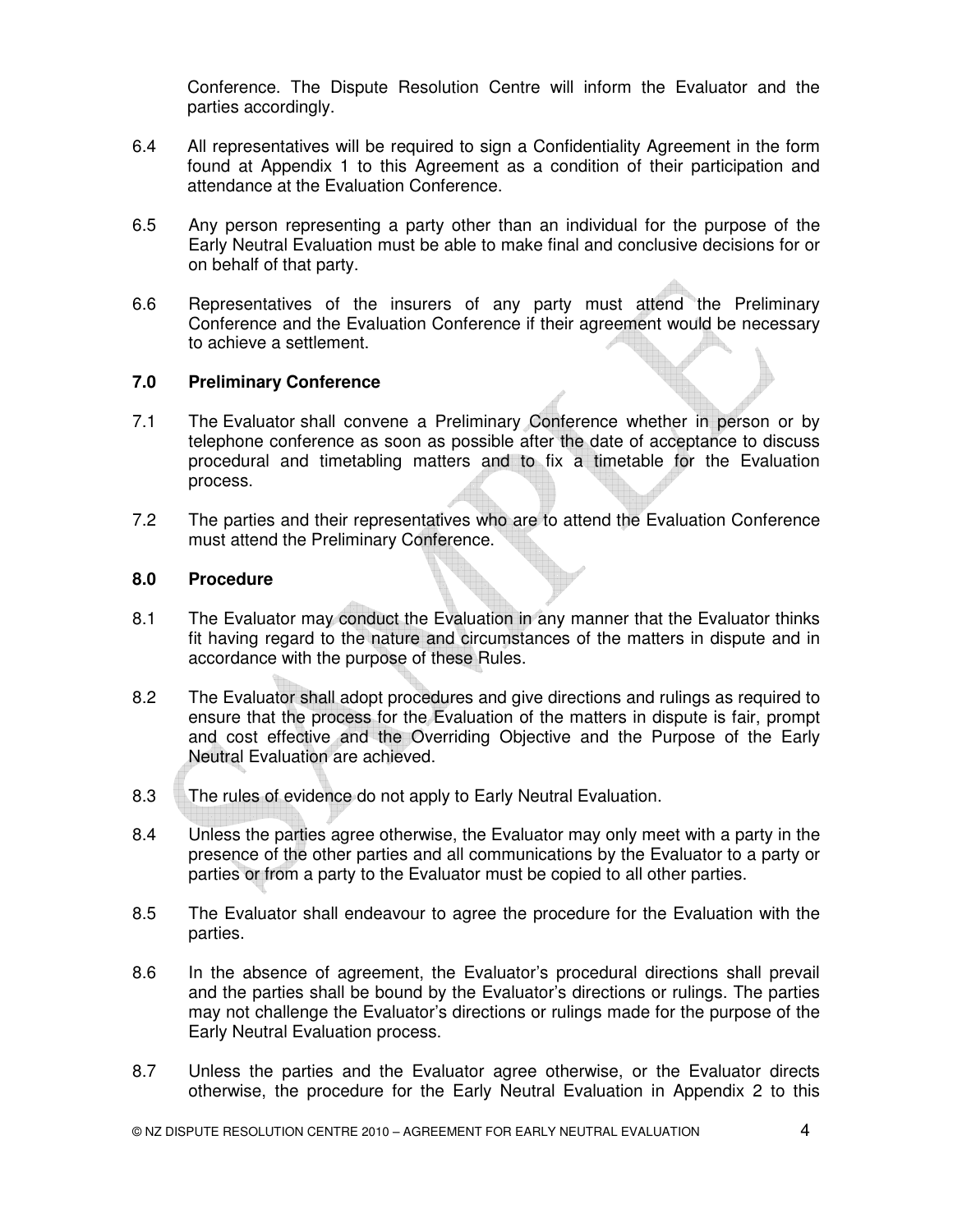Agreement shall apply.

### **9.0 The Evaluation Conference**

- 9.1 The parties may ask the Evaluator to provide an Evaluation based only on the parties' submissions of case, supporting documents and other evidentiary material relied upon by the parties.
- 9.2 If one or more of the parties request an Evaluation Conference, or the Evaluator determines that a Conference is necessary to resolve any conflicts in the written or other material, or for the presentation of further submissions of case and/or evidence, the Evaluator shall convene an Evaluation Conference.
- 9.3 The Evaluator shall fix the date, time and place of the Evaluation Conference and advise the parties accordingly. Except in exceptional circumstances, or as otherwise agreed by the parties and the Evaluator, the Evaluation Conference shall not exceed one (1) day and shall be conducted as directed by the Evaluator who may impose time limits for the presentation of submissions of case.
- 9.4 There shall be no testimony by witnesses and no direct examination or crossexamination of witnesses at the Evaluation Conference.
- 9.5 The Evaluator may ask clarifying questions at any time.

### **10.0 The Evaluation**

- 10.1 The Evaluator shall provide the Evaluation to the parties in writing within ten (10) working days of whichever event is the latter of:
	- (a) Receipt of the final submissions of case or other documents or evidentiary material of the parties; or,
	- (b) The Evaluation Conference; or,
	- (c) Receipt by the Evaluator of any further submissions, information, documents or evidentiary material requested by the Evaluator of any party following the Evaluation Conference.
- 10.2 The Evaluation shall be made in writing and shall state the reasons upon which it is based unless the parties have agreed that no reasons are to be given.
- 10.3 The Evaluation shall record the Evaluator's opinion as to the likely incidence of liability, and where appropriate, a range of damages if the dispute were to be resolved by a court based on the material put forward by the parties in the course of the Early Neutral Evaluation.
- 10.4 The parties agree that the Evaluation will not be binding on the parties.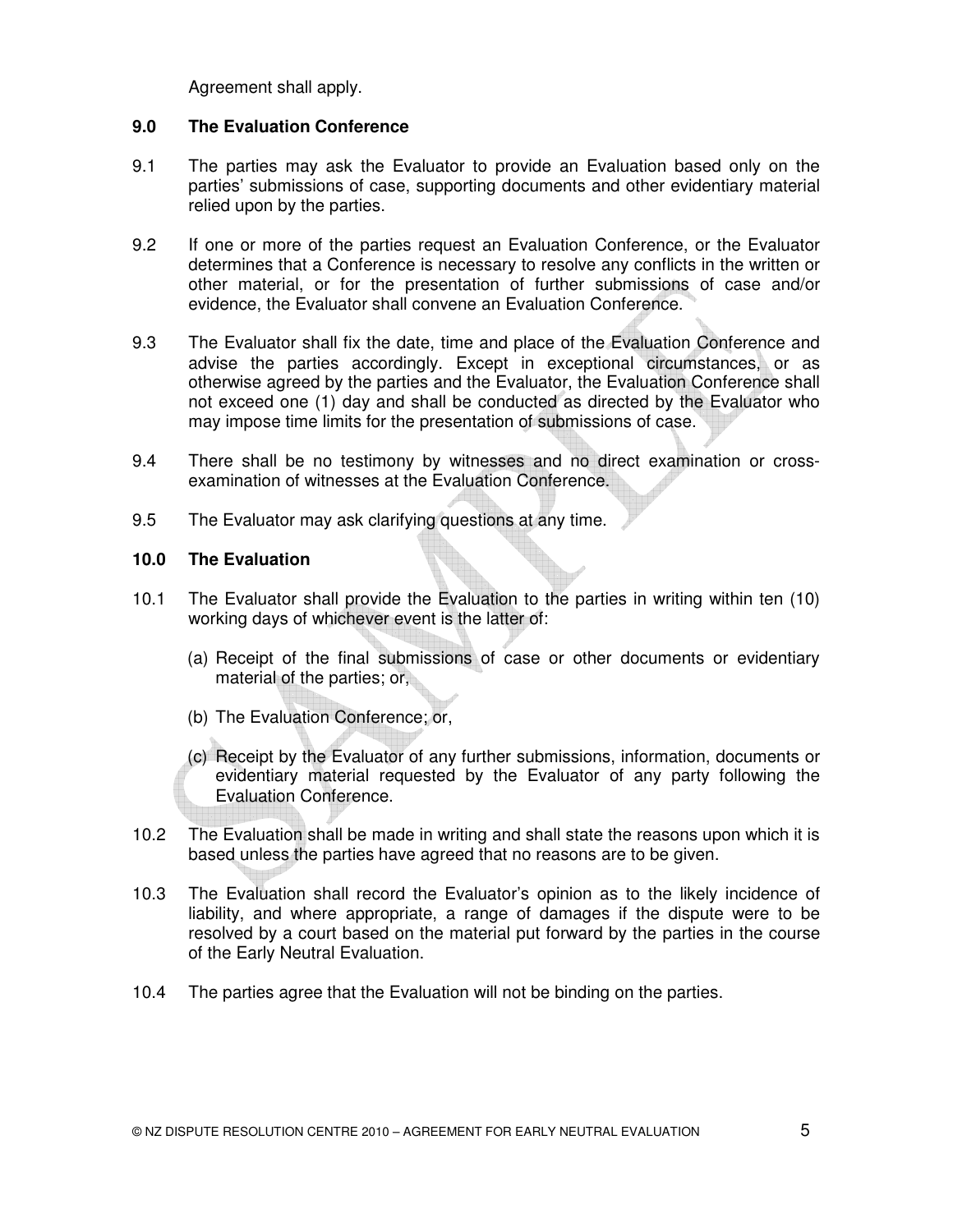### **11.0 Mediation option**

- 11.1 At any time before the Evaluator's Evaluation is provided to the parties, the parties may agree to refer the dispute to mediation in accordance with the Dispute Resolution Centre's Mediation Programme.
- 11.2 In that case the parties must immediately notify the Evaluator and the Dispute Resolution Centre and the Evaluation is suspended.
- 11.3 The parties may either request the Evaluator to chair settlement negotiations, or they may request the Dispute Resolution Centre to appoint an independent person to act as Mediator.
- 11.4 If the parties request the Evaluator to chair settlement negotiations, the Evaluator will not act as a Mediator or undertake a mediation process for the purpose of generating settlement options. The Evaluator may not disclose any part of the Evaluation to the parties and may not conduct separate conferences with any of the parties.
- 11.5 If the dispute is settled by negotiation or mediation, the parties must record the agreement in writing together with the signatures of the parties. Any such agreement will be legally binding on the parties and any party may enforce the terms of the agreement by issuing court proceedings.
- 11.6 If the dispute is settled by negotiation or mediation, the Early Neutral Evaluation will be terminated upon the signing of a settlement agreement in respect of the dispute referred to Early Neutral Determination and the parties must settle the fees and expenses of the Mediation and the Evaluation.
- 11.7 If the dispute is not settled by negotiation or mediation, the parties must settle any fees and expenses of the Mediation, and the Early Neutral Evaluation resumes.

## **12.0 Termination**

- 12.1 The Early Neutral Evaluation may be terminated at any time by a party after consultation with the Evaluator.
- 12.2 The Evaluator may suspend or terminate the Evaluation at any time if the Evaluator feels unable to assist the parties in providing an Evaluation of the dispute.
- 12.3 The Early Neutral Evaluation will be terminated upon the signing of a settlement agreement in respect of the dispute referred to Early Neutral Evaluation or upon the provision of the Evaluation to the parties.

#### **13.0 Fees and expenses**

- 13.1 The parties shall together and separately be liable for the Evaluator's fees and expenses.
- 13.2 The Evaluator's fees shall be calculated at the rate of \$ (**insert GST excl. rate**) per hour plus Goods and Services Tax for each hour during which the Evaluator is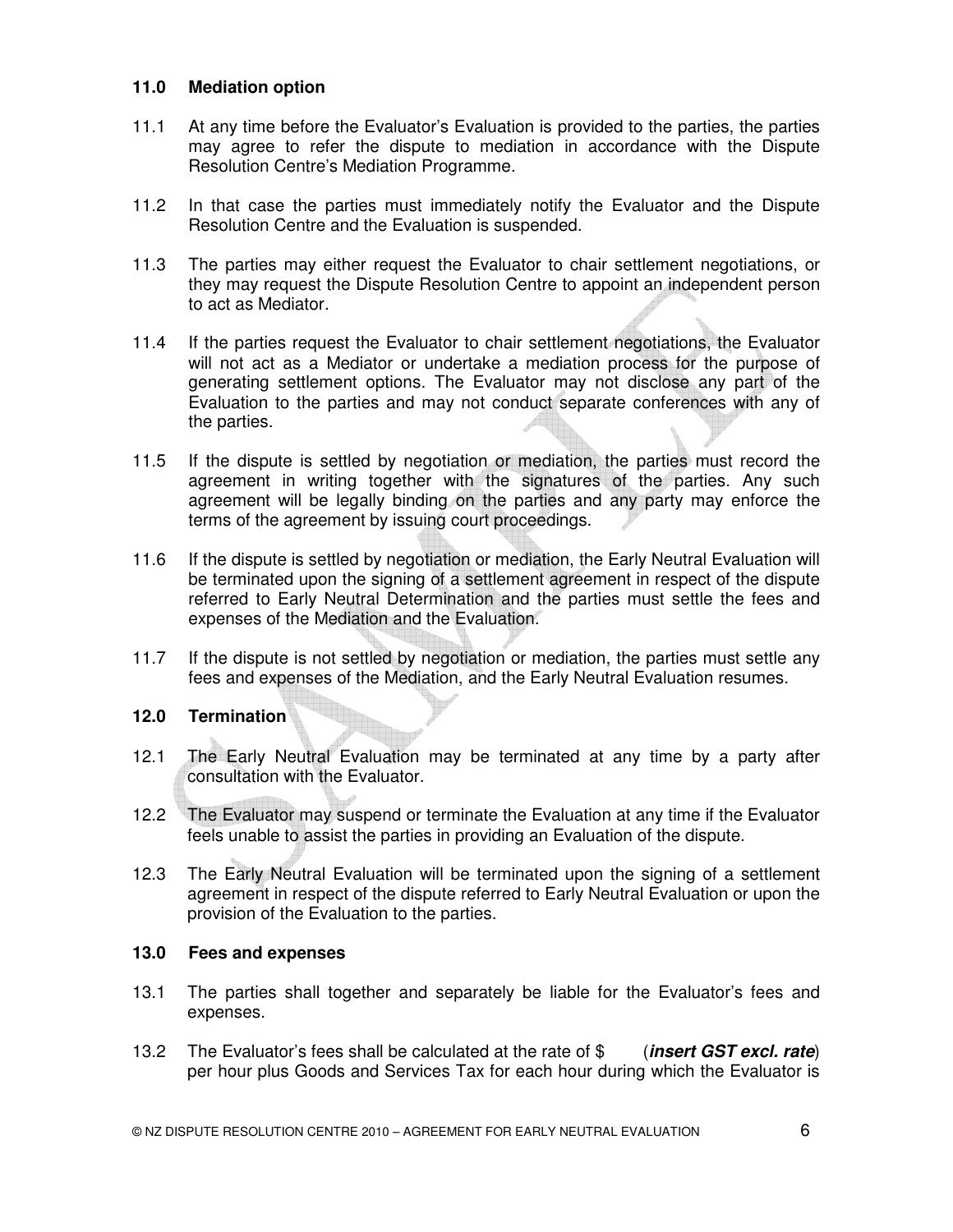engaged on the duties of the Early Neutral Evaluation, together with all expenses and outgoings incurred by the Evaluator in the execution of those duties.

- 13.3 Prior to the Evaluator engaging on the duties of the Early Neutral Evaluation, the parties shall pay into the trust account of New Zealand Dispute Resolution Centre Ltd, a sum as security for the Evaluator's fees and expenses in accordance with the amounts and terms set out in Appendix 3 to this Agreement.
- 13.4 Any amount paid as security for the Early Neutral Evaluation is a nominal sum only and shall not be considered an estimate of the Evaluator's fees and expenses which shall be calculated in accordance with clause 13.2 above.
- 13.5 If the dispute between the parties is settled, or the request for Early Neutral Evaluation is withdrawn or terminated by the parties for any reason whatsoever before the Evaluation is made, the parties shall be jointly and severally liable to pay the Dispute Resolution Centre's administration fee in accordance with clause 8 of Appendix 3 to this Agreement together with all fees and expenses incurred by the Evaluator in the execution of the duties of the Early Neutral Evaluation up to and including the date on which the request for Early Neutral Evaluation was withdrawn or terminated, or the date on which the Evaluator was notified that the dispute had been resolved.
- 13.6 The parties shall be jointly and severally liable for the costs of the Early Neutral Evaluation together with any additional costs howsoever incurred by the Dispute Resolution Centre in recovering any overdue monies on a full indemnity basis.
- 13.7 Where time has been scheduled for an Evaluation Conference, or some matter relating to the Early Neutral Evaluation, and the conference or matter is cancelled or postponed by a party less than three (3) full working days before the scheduled date, the Evaluator shall be paid a cancellation fee for each day reserved for the conference or matter.

## **14.0 Subsequent proceedings**

- 14.1 The parties will not at any time before, during or after the Evaluation of this dispute, call the Evaluator to testify in any legal or administrative proceeding concerning this dispute or the nature and extent of any agreement(s) that may be reached as a result of the Evaluation.
- 14.2 The parties will not call for the records, notes or work product of the Evaluator in any legal or administrative proceeding that arises before, during, or after the Evaluation of this dispute. However, any written agreement reached during the course of the Evaluation that is intended by the parties to have legal effect and to be legally enforceable may be subpoenaed, called for, or produced in any proceedings to which it is relevant.

#### **15.0 Privacy and Confidentiality**

- 15.1 The Early Neutral Evaluation process shall be private and confidential.
- 15.2 The Evaluator must conduct the Early Neutral Evaluation in private.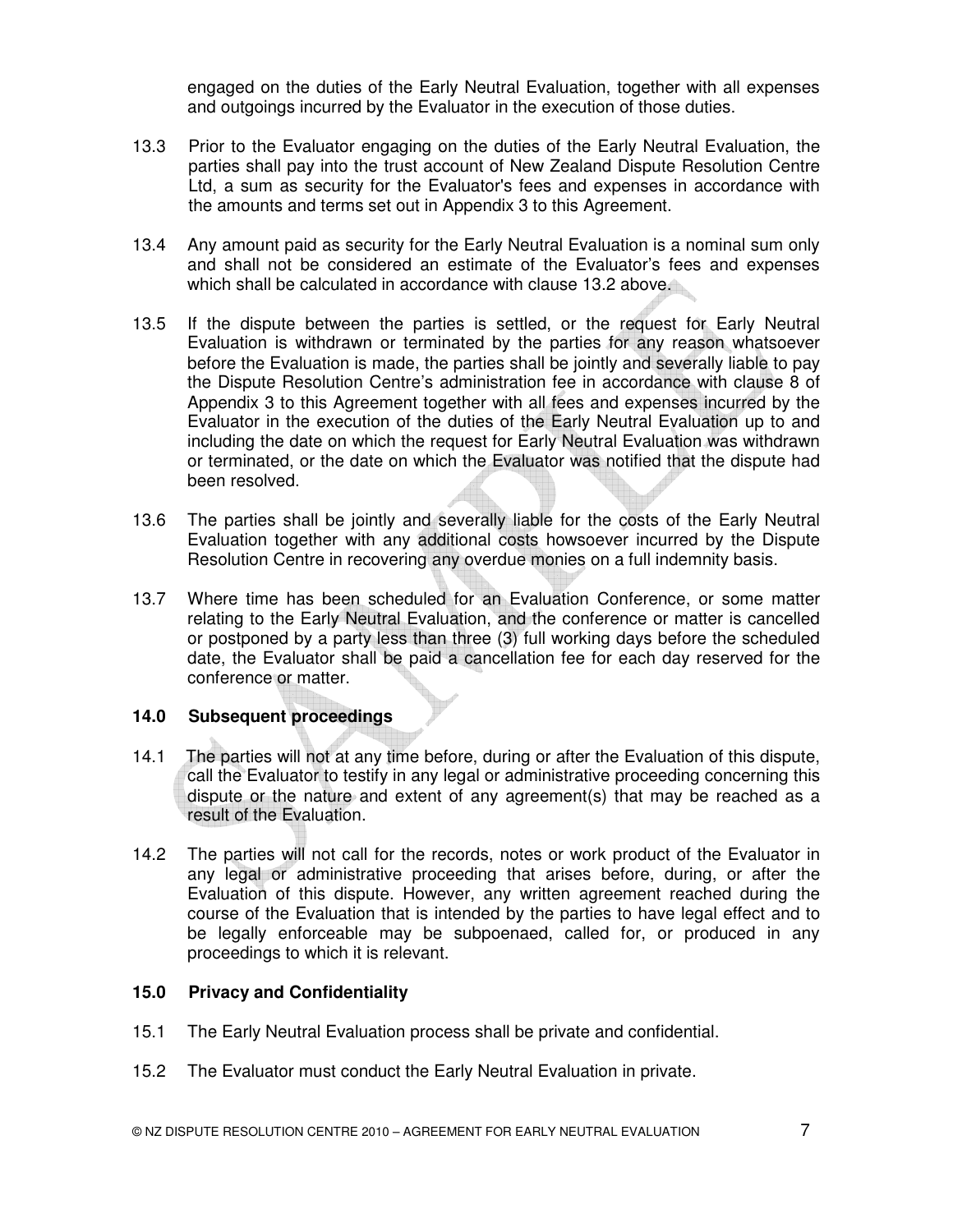- 15.3 The parties shall maintain the confidentiality of the process and shall not publish, disclose, or communicate any information relating to the Early Neutral Evaluation or to an Evaluation provided under this Agreement.
- 15.4 Any statement, admission, or any document created or made for the purpose of the Evaluation, and all matters disclosed orally in the course of the Evaluation shall remain confidential to the parties and shall not be disclosed or adduced in subsequent proceedings by the Evaluator, the parties, or their representatives and advisers. This requirement is subject to disclosure:
	- [a] For the purpose of enforcing any settlement agreement reached during the course of the Evaluation; or,
	- [b] When compelled to by court order or subpoena; or,
	- [c] To a professional or other adviser of any of the parties after that person has executed the Confidentiality Agreement for Representatives of Parties to Early Neutral Evaluation at Appendix 1 to this Agreement; or,
	- [d] Where publication, disclosure, or communication is necessarily involved for the protection of a party's legal rights in relation to a third party; or
	- [e] Where publication, disclosure, or communication is necessarily required to prevent the safety of any person from being endangered,

provided always that such publication, disclosure or communication is no more than what is reasonably required for those purposes and to the extent that any person is required to disclose any information either by law or otherwise, all persons agree to immediately notify every other party of such requirement.

## **16.0 Exclusion of Liability and Indemnity**

- 16.1 The parties together and separately release and discharge the Evaluator and the Dispute Resolution Centre, its agents, and servants, from all liability of any kind whether involving negligence, breach of contract, breach of fiduciary duty, breach of statutory duty or otherwise which may be alleged to arise in connection with, or to result from, or to in any way relate to the exercise of any of the Evaluator's or the Dispute Resolution Centre's functions, duties, or powers under this Agreement or otherwise, unless the act or omission is fraudulent.
- 16.2 The parties will together and separately indemnify the Evaluator and the Dispute Resolution Centre, its agents, and servants, against all claims, costs, expenses, liabilities, awards, damages and proceedings of any kind incurred by the Evaluator, the Dispute Resolution Centre, its agents, or its servants, in the exercise of the Evaluator's and the Dispute Resolution Centre's functions, duties, or powers whether under this Agreement or otherwise, unless the act or omission is fraudulent.

## **17.0 Communications and Contact Details**

17.1 All documents or information provided to the Evaluator by one party shall simultaneously be communicated by that party to every other party.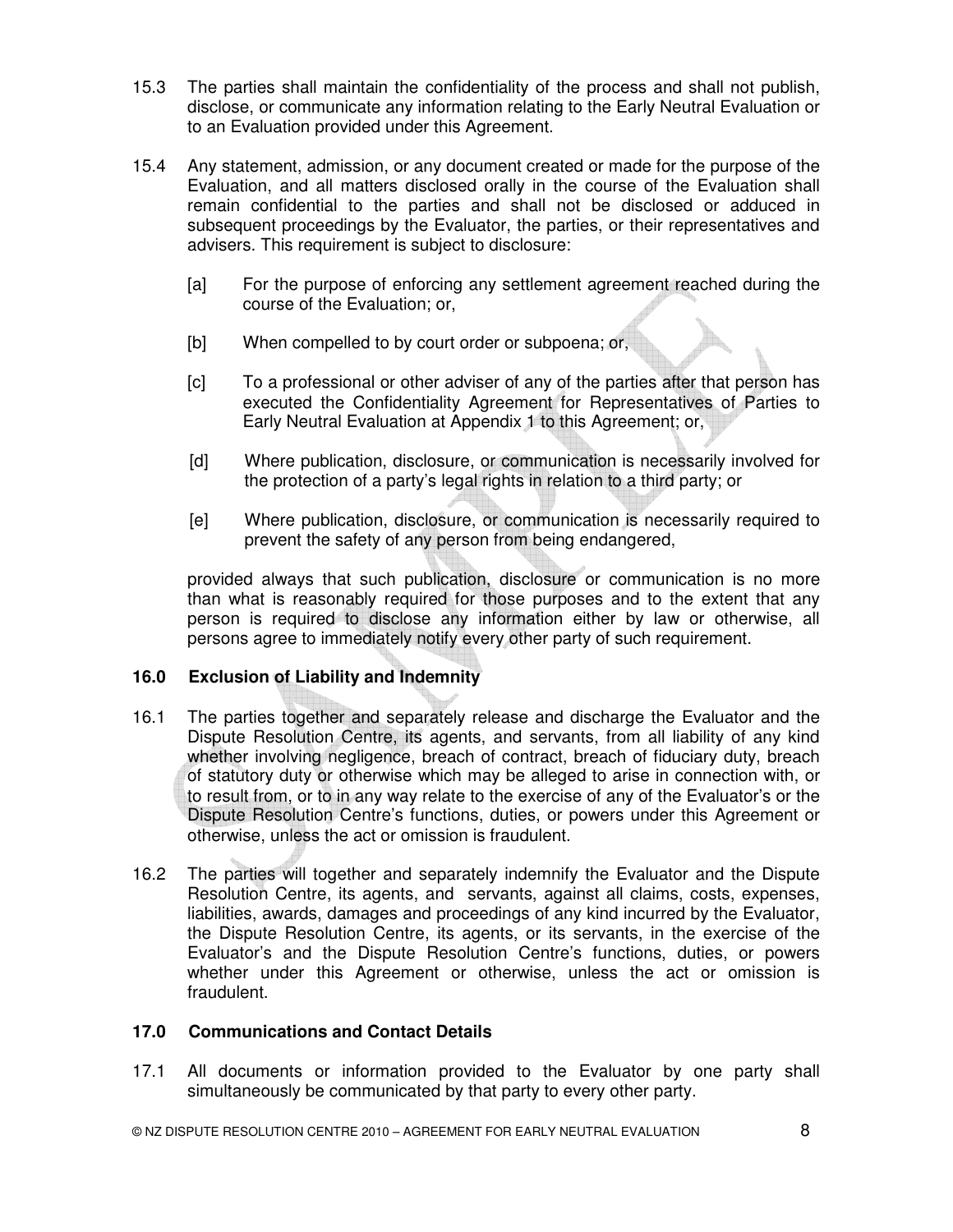- 17.2 Routine communications and notifications between the Dispute Resolution Centre, the Evaluator and the parties may validly be made by facsimile or email.
- 17.3 The submissions of case and supporting documents and any other evidentiary material must be delivered to the Evaluator and every other party by courier at the addresses for service recorded below:

#### **Notice to the Evaluator:**

Notices to the Evaluator shall be given to an address for service which is:



Phone: (0) Fax: (0) Fax: (0) Mobile: (02)

E-mail: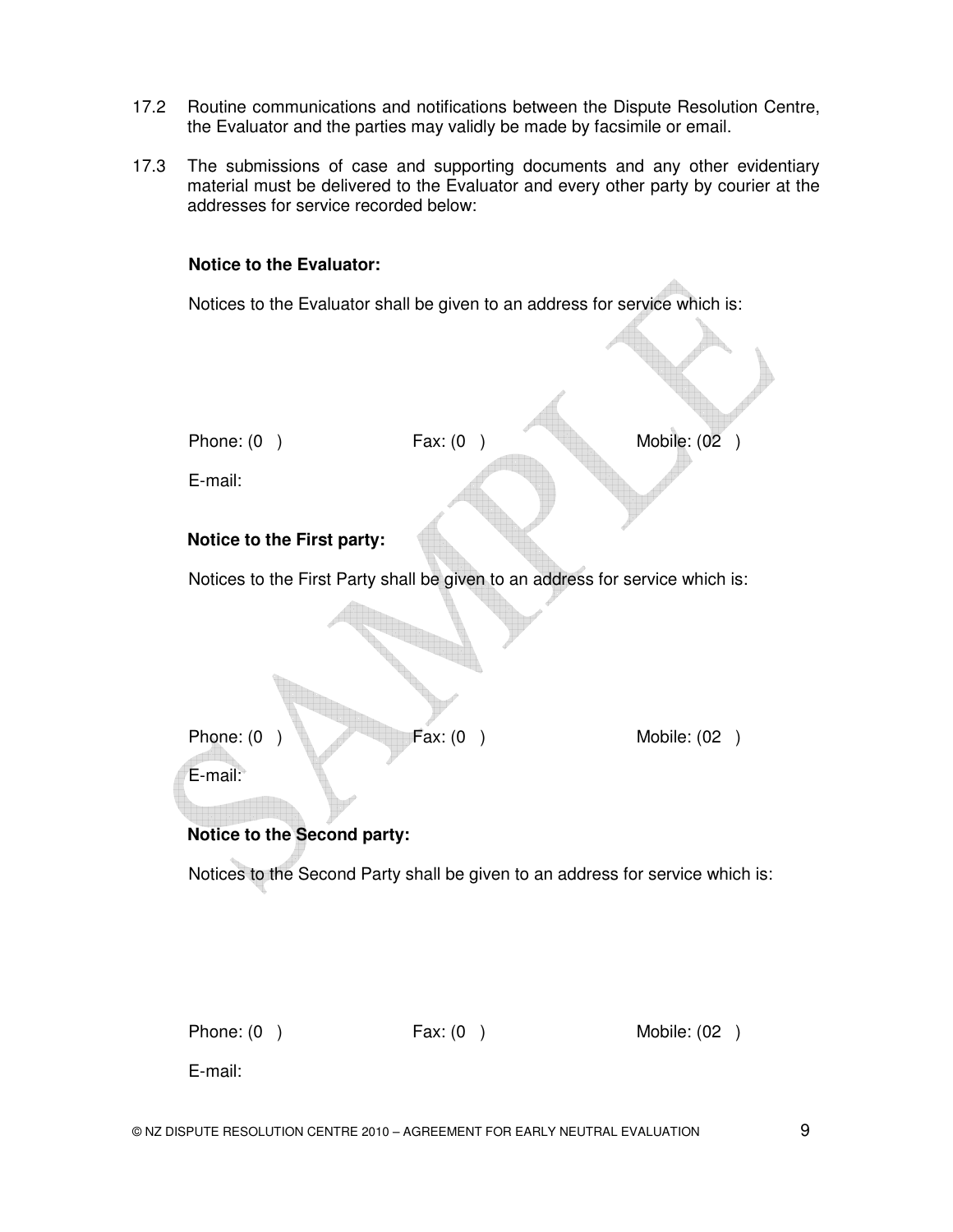## **Notice to the Third party:**

Notices to the Third Party shall be given to an address for service which is:

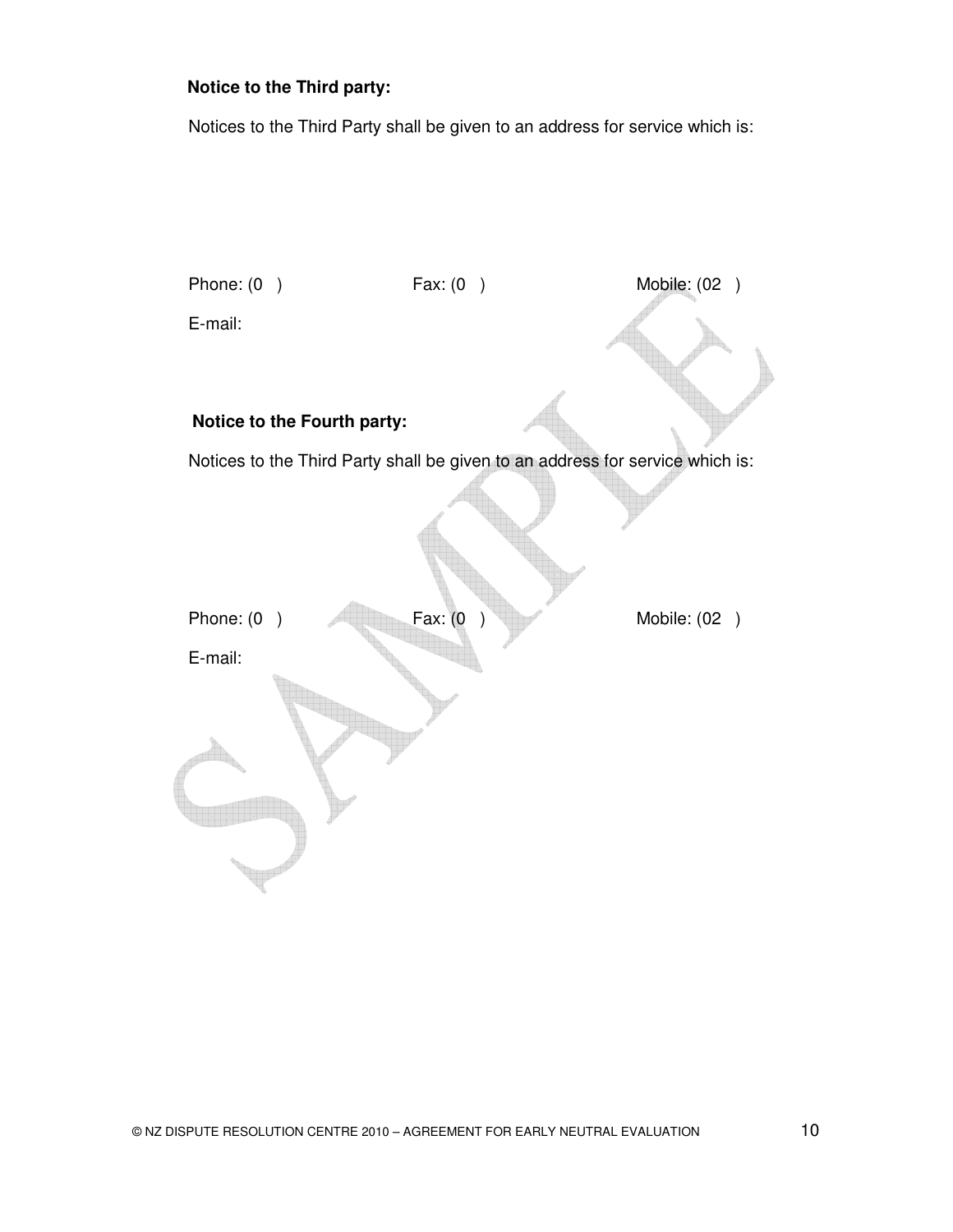**We confirm that we have read and understood this Agreement for Early Neutral Evaluation. We have no further questions about the nature or confidentiality of the Early Neutral Evaluation process and we, our servants, agents, successors and permitted assigns agree to be bound by the terms of this Agreement.**

|         |                                                                                  | 2010 |
|---------|----------------------------------------------------------------------------------|------|
|         |                                                                                  |      |
|         |                                                                                  |      |
|         | AS FOR OR ON BEHALF OF (Name of first party)                                     |      |
|         |                                                                                  |      |
|         |                                                                                  |      |
|         | AS FOR OR ON BEHALF OF (Name of second party)                                    |      |
|         |                                                                                  |      |
| SIGNED: |                                                                                  |      |
|         |                                                                                  |      |
|         |                                                                                  |      |
|         |                                                                                  |      |
|         |                                                                                  |      |
|         | AS FOR OR ON BEHALF OF (Name of fourth party)___________________________________ |      |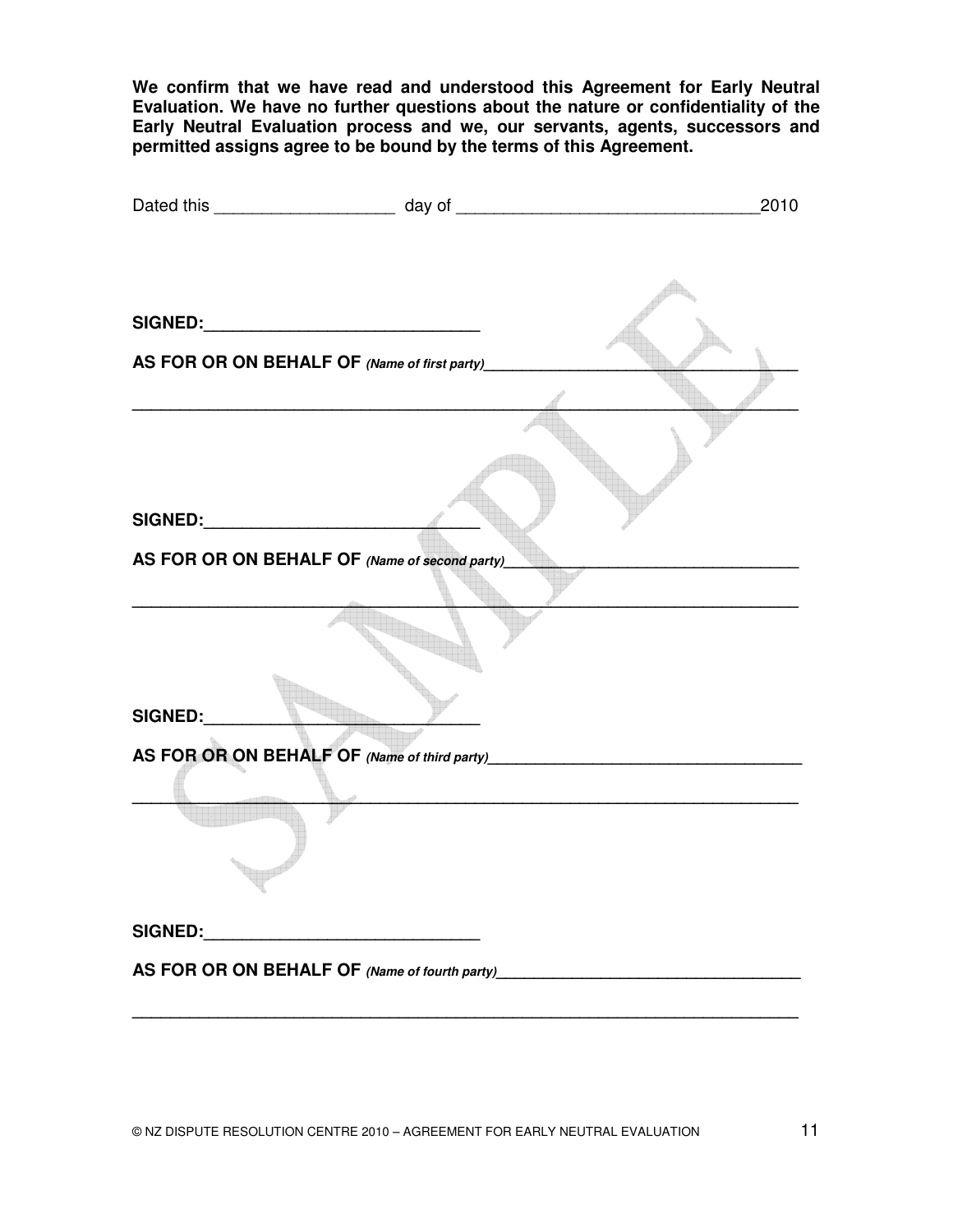**APPENDIX 1**



# **CONFIDENTIALITY AGREEMENT**

# **FOR REPRESENTATIVES OF PARTIES TO EARLY NEUTRAL EVALUATION**

The purpose of this agreement is to ensure that you understand the responsibilities that you have to the parties and to the Early Neutral Evaluation process and that you agree to maintain the confidentiality of the Early Neutral Evaluation process involving the following parties:

| THE PARTIES: | (Name of first party)   |
|--------------|-------------------------|
|              | and                     |
|              | (Name of second party)_ |
|              | and                     |
|              | (Name of third party)   |
|              | and                     |
|              | (Name of fourth party)  |
|              |                         |

I understand that the Early Neutral Evaluation process is private and agree to maintain the confidentiality of the process.

I understand that any statement or document created or made for the purpose of the Early Neutral Evaluation and all matters disclosed orally in the course of the Early Neutral Evaluation including any statement, admission, or settlement proposal and any agreed terms of settlement reached during the course of the Early Neutral Evaluation, whether by negotiation or mediation or otherwise, shall remain confidential to the parties and shall not be disclosed or adduced in subsequent proceedings. This requirement is subject to disclosure:

[a] For the purpose of enforcing any settlement agreement reached in the Early Neutral Evaluation; or,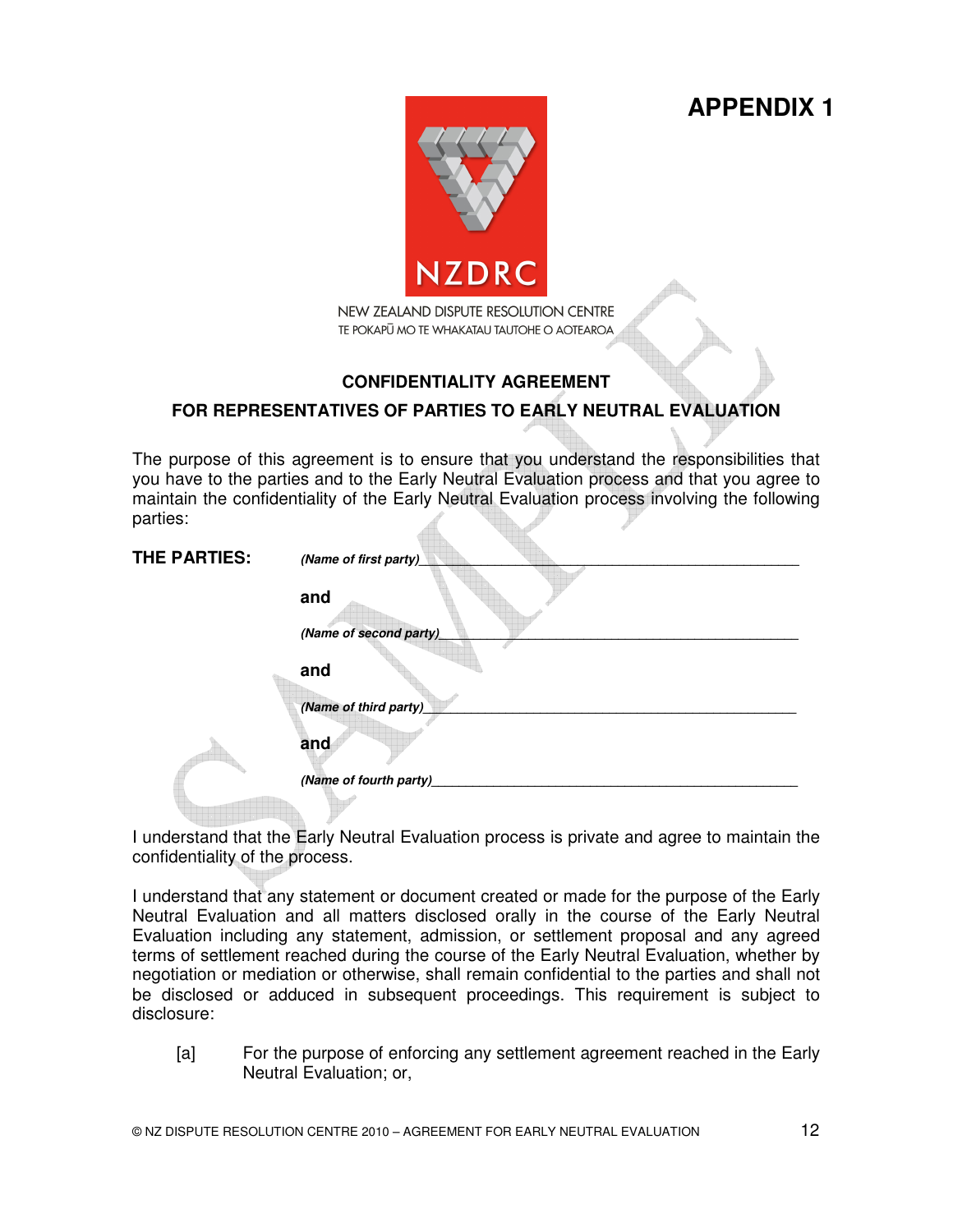- [b] When compelled to by court order or subpoena; or,
- [c] To a professional or other adviser of any of the parties after that person has executed the Confidentiality Agreement for Representatives at Appendix 1 to the Agreement for Early Neutral Evaluation; or,
- [d] Where publication, disclosure, or communication is necessarily involved for the protection of a party's legal rights in relation to a third party; or
- [e] Where publication, disclosure, or communication is necessarily required to prevent the safety of any person from being endangered,

provided always that such publication, disclosure or communication is no more than what is reasonably required for those purposes. To the extent that I am required to disclose any information either by law or otherwise, I agree to immediately notify the parties of such requirement.

I confirm that I have read and understood this confidentiality agreement.

I have no further questions with regard to the nature or confidentiality of the Early Neutral Evaluation process, and I agree to be bound by the terms of this agreement.

| Dated this | day of |            | 2010 |
|------------|--------|------------|------|
|            |        |            |      |
| Signature: |        | Signature: |      |
| Name:      |        | Name:      |      |
| Party:     |        | Party:     |      |
| Role:      |        | Role:      |      |
|            |        |            |      |
|            |        |            |      |
| Signature: |        | Signature: |      |
| Name:      |        | Name:      |      |
| Party:     |        | Party:     |      |
| Role:      |        | Role:      |      |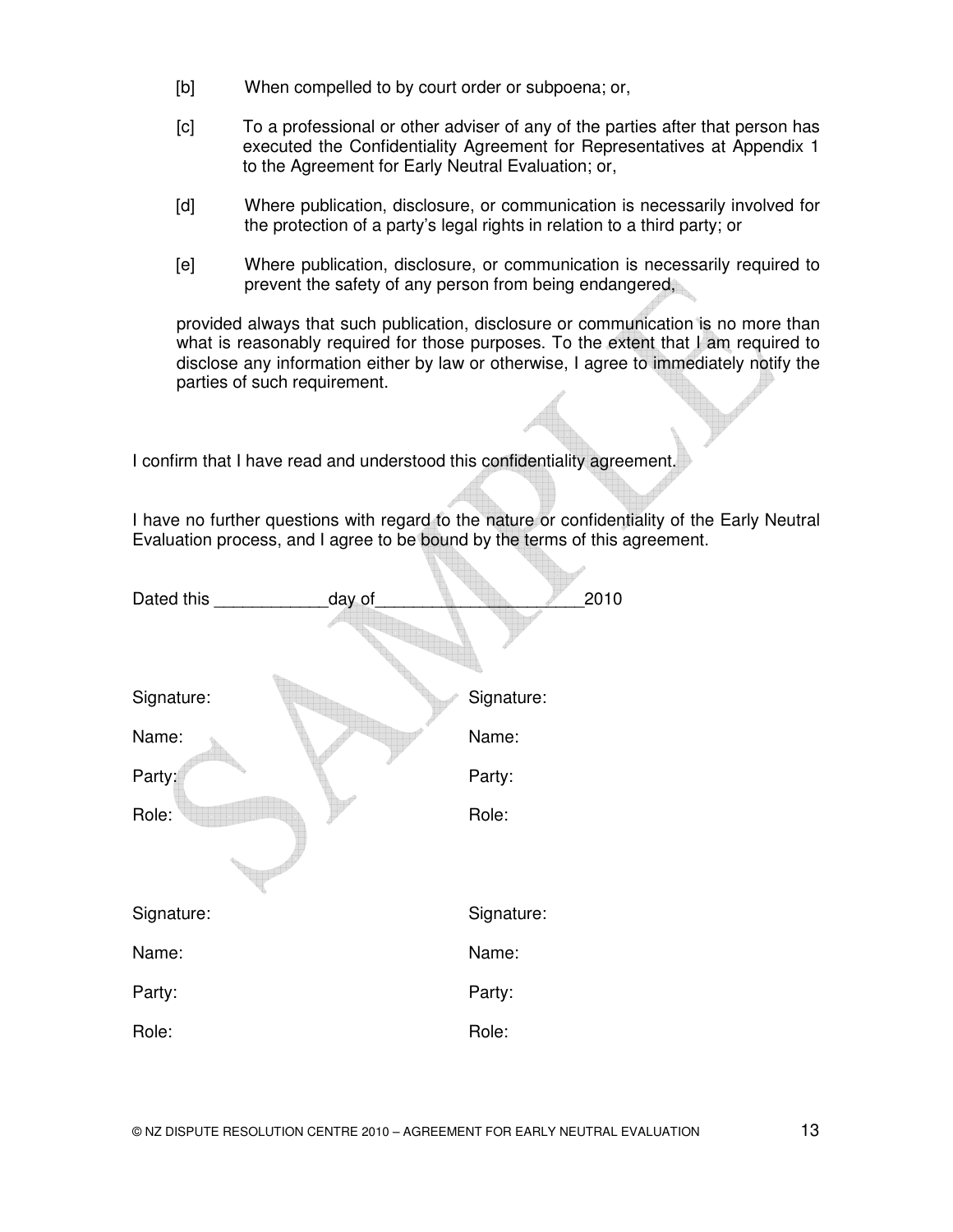| Signature: | Signature: |
|------------|------------|
| Name:      | Name:      |
| Party:     | Party:     |
| Role:      | Role:      |
|            |            |
| Signature: | Signature: |
| Name:      | Name:      |
| Party:     | Party:     |
| Role:      | Role:      |
|            |            |
| Signature: | Signature: |
| Name:      | Name:      |
| Party:     | Party:     |
| Role:      | Role:      |
|            |            |
| Signature: | Signature: |
| Name:      | Name:      |
| Party:     | Party:     |
| Role:      | Role:      |
|            |            |
| Signature: | Signature: |
| Name:      | Name:      |
| Party:     | Party:     |
| Role:      | Role:      |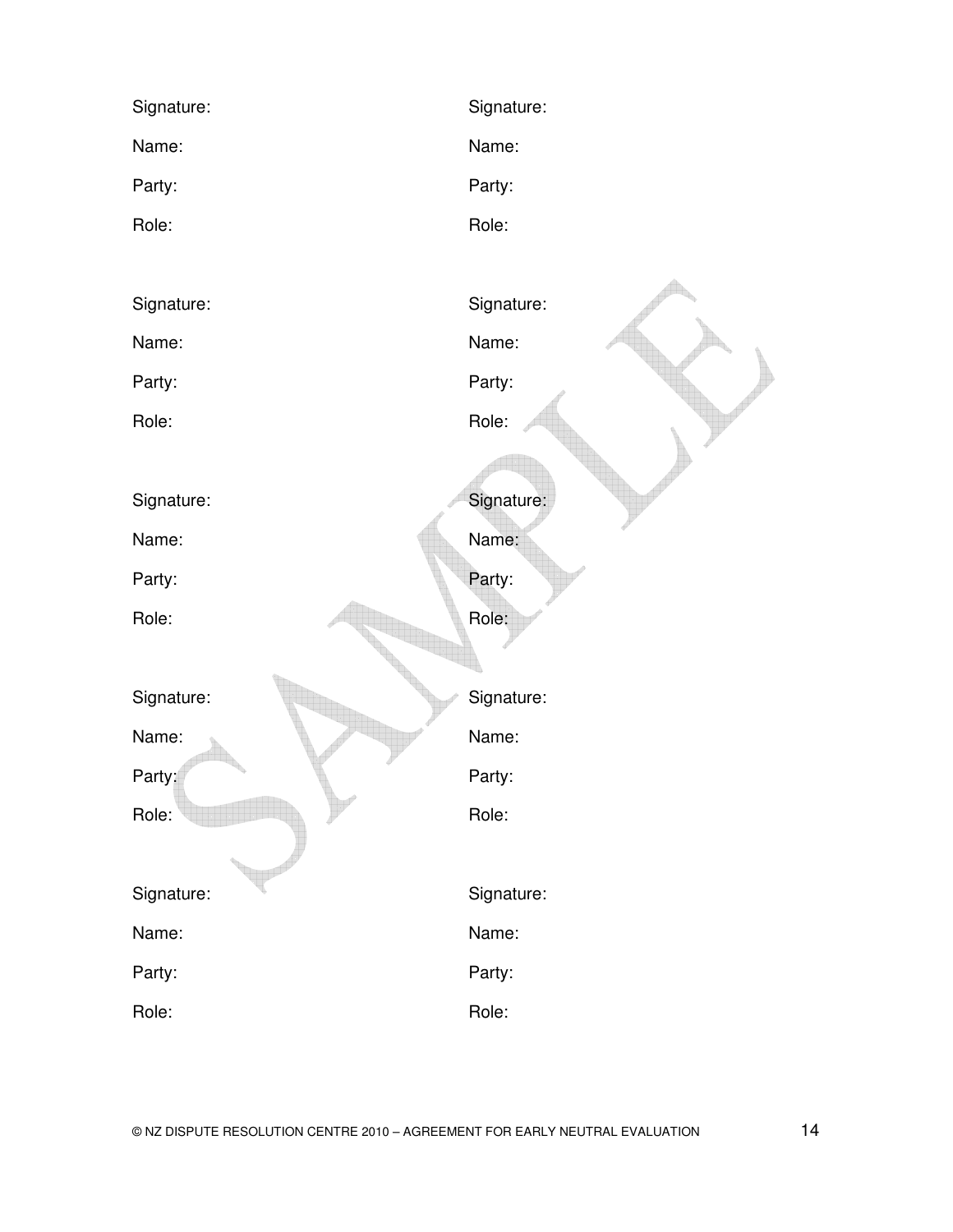**APPENDIX 2**



NEW ZEALAND DISPUTE RESOLUTION CENTRE TE POKAPŪ MO TE WHAKATAU TAUTOHE O AOTEAROA

## **DEFAULT PROCEDURE FOR EARLY NEUTRAL EVALUATION**

- **1.0** The Evaluator shall convene a Preliminary Conference with the parties and their representatives within five (5) working days of the date of acceptance.
- **2.0** Each party shall, within ten (10) working days of the date of acceptance, serve on the Evaluator and every other party in hard copy by courier, a copy of that party's submission of case together with all supporting documents and evidentiary material.

The submissions of case shall include:

- (a) The nature and basis of the dispute; and,
- (b) The factual and legal issues involved in the dispute and the party's contentions as to those issues; and,
- (c) The relief or remedy sought and the quantum of any claim, counterclaim or cross claim; and,
- (d) A copy of the contract or relevant sections thereof, or in a case where the contract is oral, or partly oral, a statutory declaration as to the terms of the contract; and,
- (e) All statements, reports, documents or other evidential material relied upon by that party in support of its contentions.
- **3.0** The Evaluator shall convene an Evaluation Conference on or before the fifteenth  $(15<sup>th</sup>)$  working day from the date of acceptance.
- **4.0** The procedure for the Evaluation Conference will be as follows:
	- Each party may in turn present a summary of its case, its evidence and relevant supporting material.
	- Each party may refer to any documents or other evidentiary material during the summary of its case if appropriate to explain or support its contentions or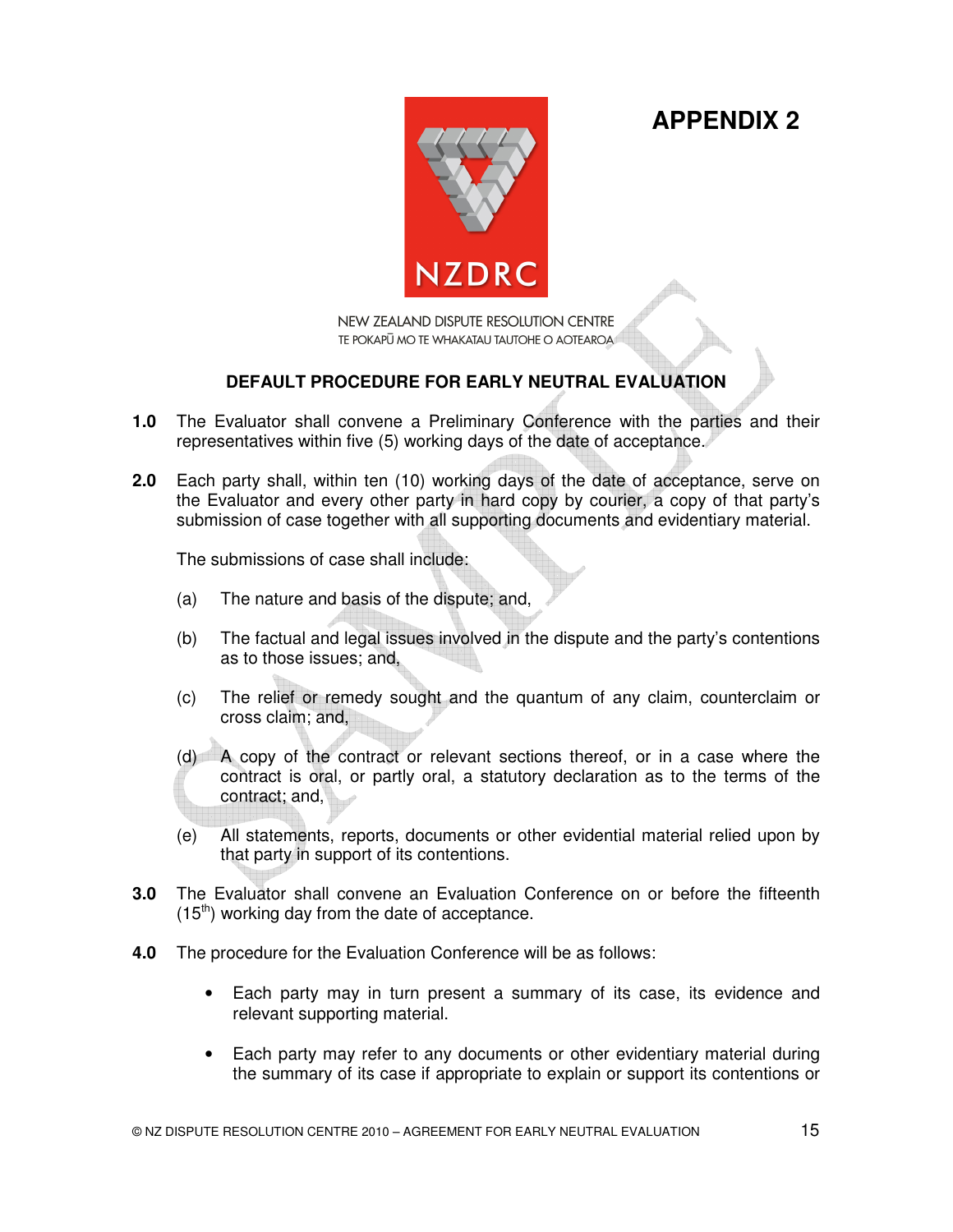to refute the contentions of any other party. The rules of evidence do not apply.

- The Evaluator may ask clarifying questions at any time.
- There will be no testimony or cross-examination of witnesses.
- At the conclusion of the presentation of each party's summary of its case, each party may in turn, and in reverse order to the earlier presentations, make a closing submission in reply to the submissions of any other party.
- The Evaluator will clarify and focus the issues and identify areas of agreement and disagreement.
- The Evaluator will identify further key documents or additional information required to be disclosed.
- The Evaluator will help the parties realistically assess litigation costs.
- The Evaluator may establish a plan for sharing additional information and/or conducting the key discovery that will allow the parties to enter into meaningful settlement discussions or position the case for resolution by trial.
- The Evaluator will determine whether some form of follow up session would contribute toward case development or settlement.
- The Evaluator will encourage the parties to enter into settlement negotiations either chaired by the Evaluator or mediated by an independent Mediator from the Dispute Resolution Centre's Panel of Mediators.
- **5.0** The Evaluator may request any party to provide further information or evidential material which shall be provided to the Evaluator and every other party within three (3) working days of receipt of any such request and in the manner requested by the Evaluator.
- **6.0** Any other party may file a submission in response with the Evaluator and every other party within a further three (3) working days.
- **7.0** The Evaluator shall make an Evaluation of the disputed matters within ten (10) working days of whichever event is the latter of:
	- (a) The Evaluation Conference; or,
	- (b) Receipt by the Evaluator of any further submissions, information, documents or evidentiary material requested by the Evaluator of any party following the Evaluation Conference.
- **8.0** The Evaluation shall be made in writing and shall state the reasons upon which it is based.
- **9.0** The Evaluation shall record the Evaluator's opinion as to the likely incidence of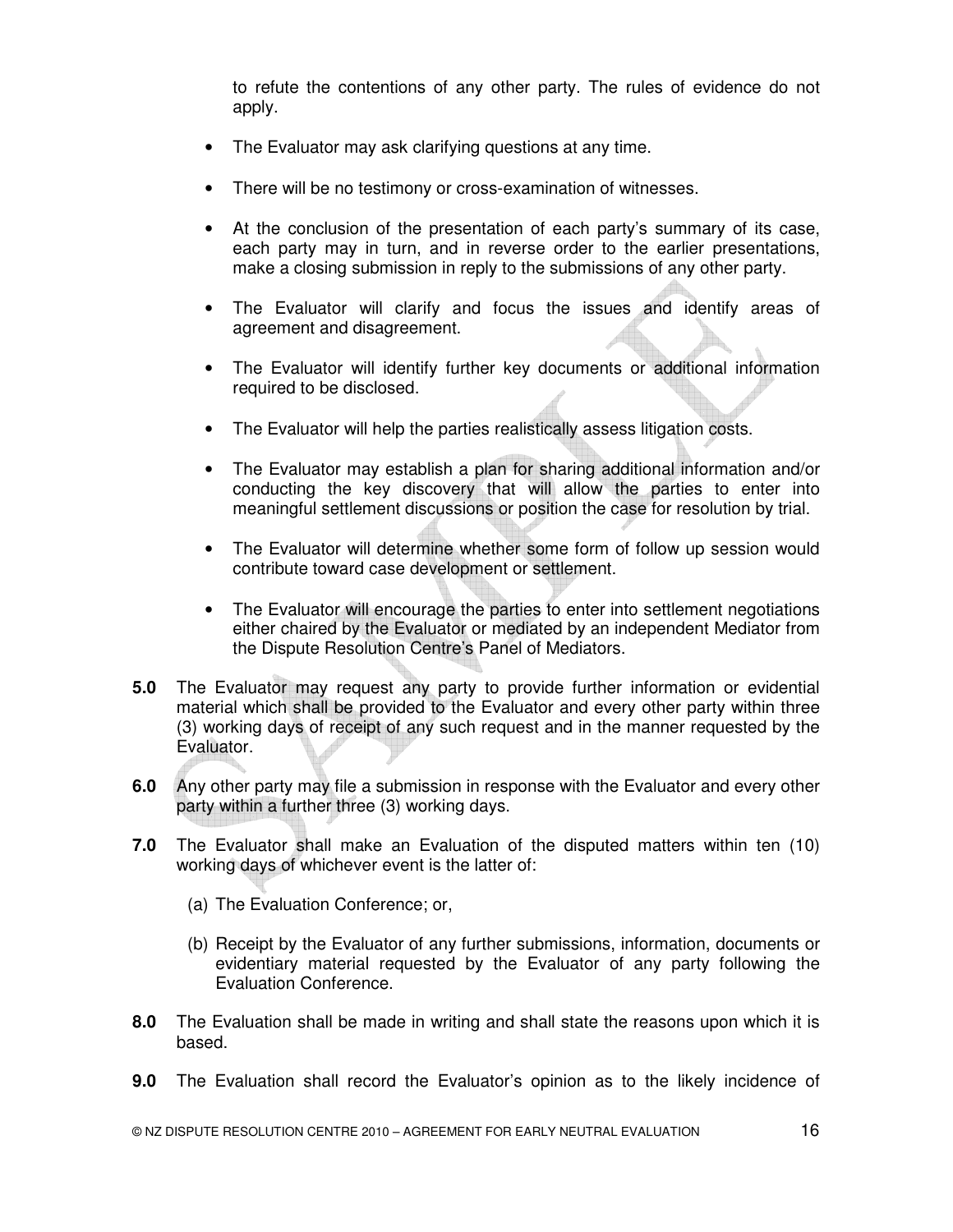liability, and where appropriate, a range of damages if the dispute were to be resolved by a court based on the material put forward by the parties in the course of the Early Neutral Evaluation.

- **10.0** The Evaluation shall not be binding on the parties.
- **11.0** The Early Neutral Evaluation may be terminated at any time by a party after consultation with the Evaluator.
- **12.0** The Evaluator may suspend or terminate the Evaluation at any time if the Evaluator feels unable to assist the parties in providing an Evaluation of the dispute.
- **13.0** The Early Neutral Evaluation will be terminated upon the signing of a settlement agreement in respect of the dispute referred to Early Neutral Evaluation or upon the provision of the Evaluation to the parties, whichever is the earlier event.

© NZ DISPUTE RESOLUTION CENTRE 2010 – AGREEMENT FOR EARLY NEUTRAL EVALUATION 17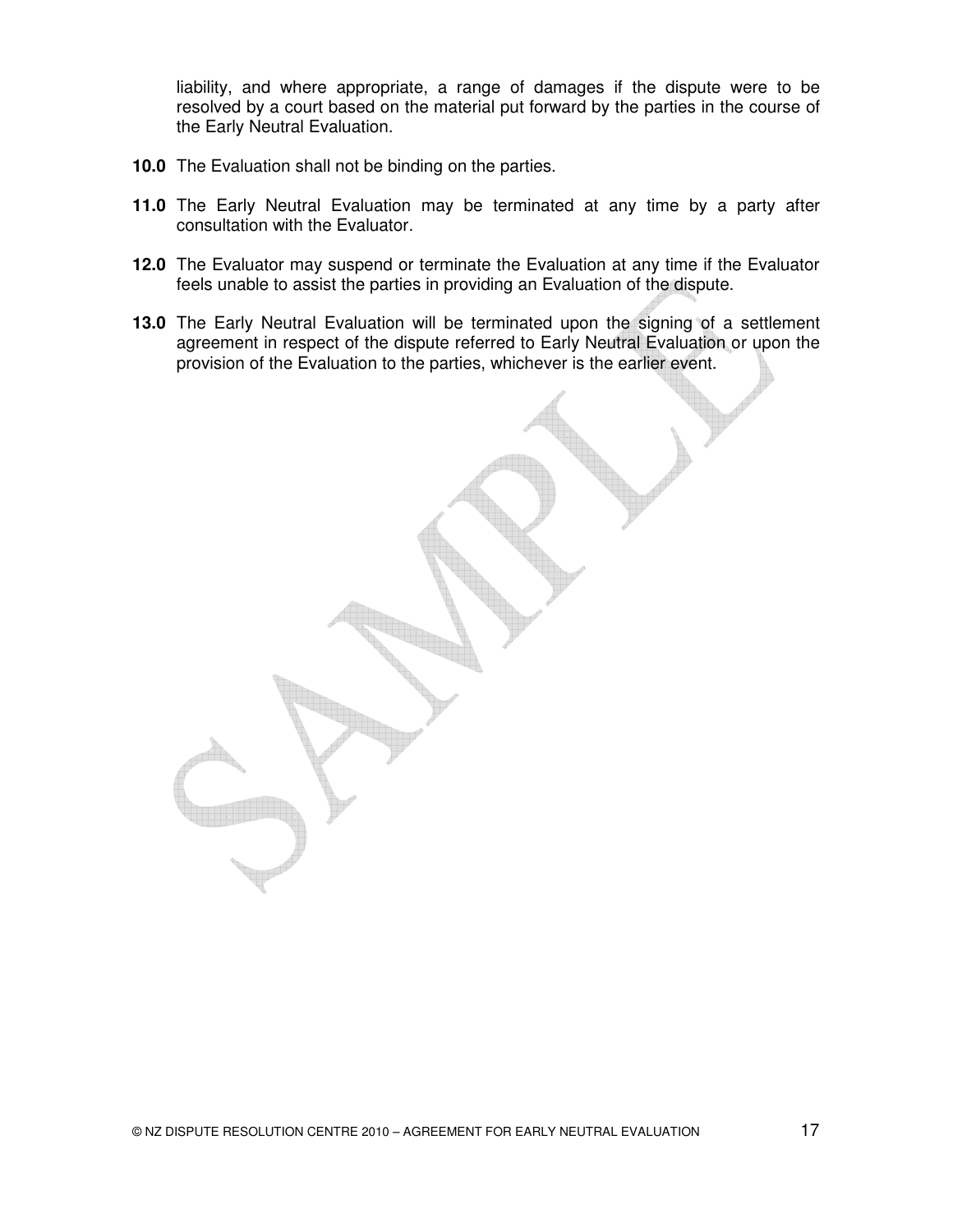**APPENDIX 3**



NEW ZEALAND DISPUTE RESOLUTION CENTRE TE POKAPU MO TE WHAKATAU TAUTOHE O AOTEAROA

## **FEES AND EXPENSES FOR EARLY NEUTRAL EVALUATION**

### **1.0 Application/Nomination Fee**

The Dispute Resolution Centre does not charge an application or nomination fee.

## **2.0 Early Neutral Evaluation Fees**

The Dispute Resolution Centre provides a fully administered, Early Neutral Evaluation service for disputes of all values.

A Notice of Acceptance of Appointment as Evaluator will not be served on the parties to the Early Neutral Evaluation by the Dispute Resolution Centre until the parties have paid (in clear funds) into the trust account of the Dispute Resolution Centre a deposit as security for the Evaluator's fees and expenses in accordance with the following schedule:

| Code             | <b>Amount of claim</b>        | <b>Security payment required</b> |
|------------------|-------------------------------|----------------------------------|
| ENE <sub>1</sub> | $\leq$ \$99,999.99            | \$10,000.00                      |
| ENE <sub>2</sub> | $$100,000.00 \le $199,999.99$ | \$15,000.00                      |
| ENE3             | $$200,000.00 \le $999,999.99$ | \$20,000.00                      |
| ENE4             | $\geq$ \$1M                   | \$25,000.00                      |
|                  |                               |                                  |

Please note that any amount paid as security for the Evaluator's fees and expenses is a nominal amount only and **is not, and shall not be considered an estimate of the cost of the Evaluation** which shall be calculated according to the time engaged on the duties of the Evaluation by the Evaluator together with any expenses incurred by the Evaluator in the execution of those duties.

In the event that the Evaluator's fees and expenses prove to be less than the amount held by the Dispute Resolution Centre as security, the Dispute Resolution Centre will provide the Evaluator's Evaluation to the parties to the Early Neutral Evaluation as soon as practicable after the Evaluator has made his or her Evaluation. The Dispute Resolution Centre will disburse the balance of the monies held as security to the parties in the proportions in which the security was originally paid by the parties unless the parties agree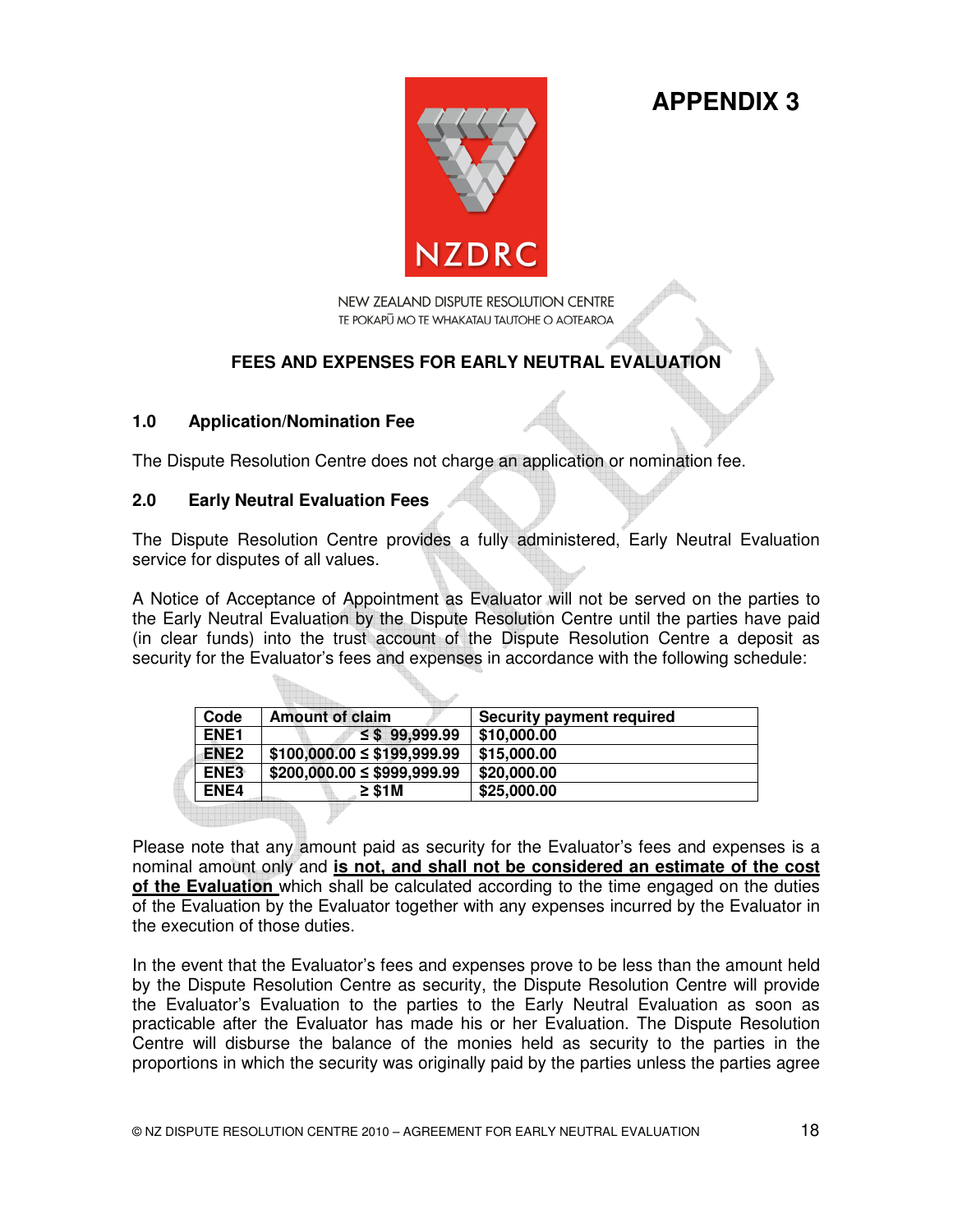otherwise and instruct the Dispute Resolution Centre accordingly in writing within two (2) working days of receipt of the Evaluation.

In the event that the Evaluator's fees and expenses prove to be greater than the amount held as security, the parties will be advised of the Evaluator's actual fees and expenses by the Dispute Resolution Centre and the parties will be requested to pay the balance in order to uplift the Evaluation. When the balance is paid in full, a copy of the Evaluation will be provided to each of the parties to the Early Neutral Evaluation by the Dispute Resolution Centre.

If an Evaluator becomes unable to perform the functions of that office, the Evaluator shall not be entitled to be paid any fees or expenses in connection with the Evaluation and any amount paid as security for the Evaluator's fees and expenses will be applied by the Dispute Resolution Centre to meeting the fees and expenses of the substitute Evaluator.

## **3.0 When is Payment Required?**

Payment of security for the Evaluator's fees and expenses is required to be made at the time the signed Agreement for Early Neutral Evaluation is filed with the Dispute Resolution Centre. No administrative or procedural steps will be taken by the Dispute Resolution Centre until payment of the required security is made in full and the funds are clear.

In the event that the Evaluator's fees and expenses are greater than the amount held as security, the parties must pay the balance of the Evaluator's fees and expenses within two (2) working days of receipt of notification by the Dispute Resolution Centre of such additional fees and expenses.

## **4.0 Liability for Payment**

The parties are free to make any arrangements as between them for payment of the Early Neutral Evaluation fees and expenses. However, it is most common, and indeed desirable, that the parties contribute equally to the cost of the Early Neutral Evaluation process thus confirming that the Evaluator is employed for the benefit of all parties and ensuring the 'neutral' status of the Evaluator.

Notwithstanding any agreement as between the parties, under the Early Neutral Evaluation Agreement the parties are jointly and severally liable for the fees and expenses of the Early Neutral Evaluation together with any additional costs howsoever incurred by the Dispute Resolution Centre in recovering any overdue monies on a full indemnity basis.

If the dispute between the parties is settled, or the request for Early Neutral Evaluation is withdrawn or terminated by the parties for any reason whatsoever before the Evaluation is made, the Evaluator is entitled to be paid all fees and expenses incurred by the Evaluator in the execution of the duties of the Early Neutral Evaluation up to and including, as the case may be, the date on which the request for Early Neutral Evaluation was withdrawn or terminated, or the date on which the Evaluator was notified that the dispute had been resolved.

## **5.0 Methods of Payment**

Payment of all Dispute Resolution Centre fees and Early Neutral Evaluation expenses may be made by cheque, direct credit, or by credit card (Visa and MasterCard only). Please